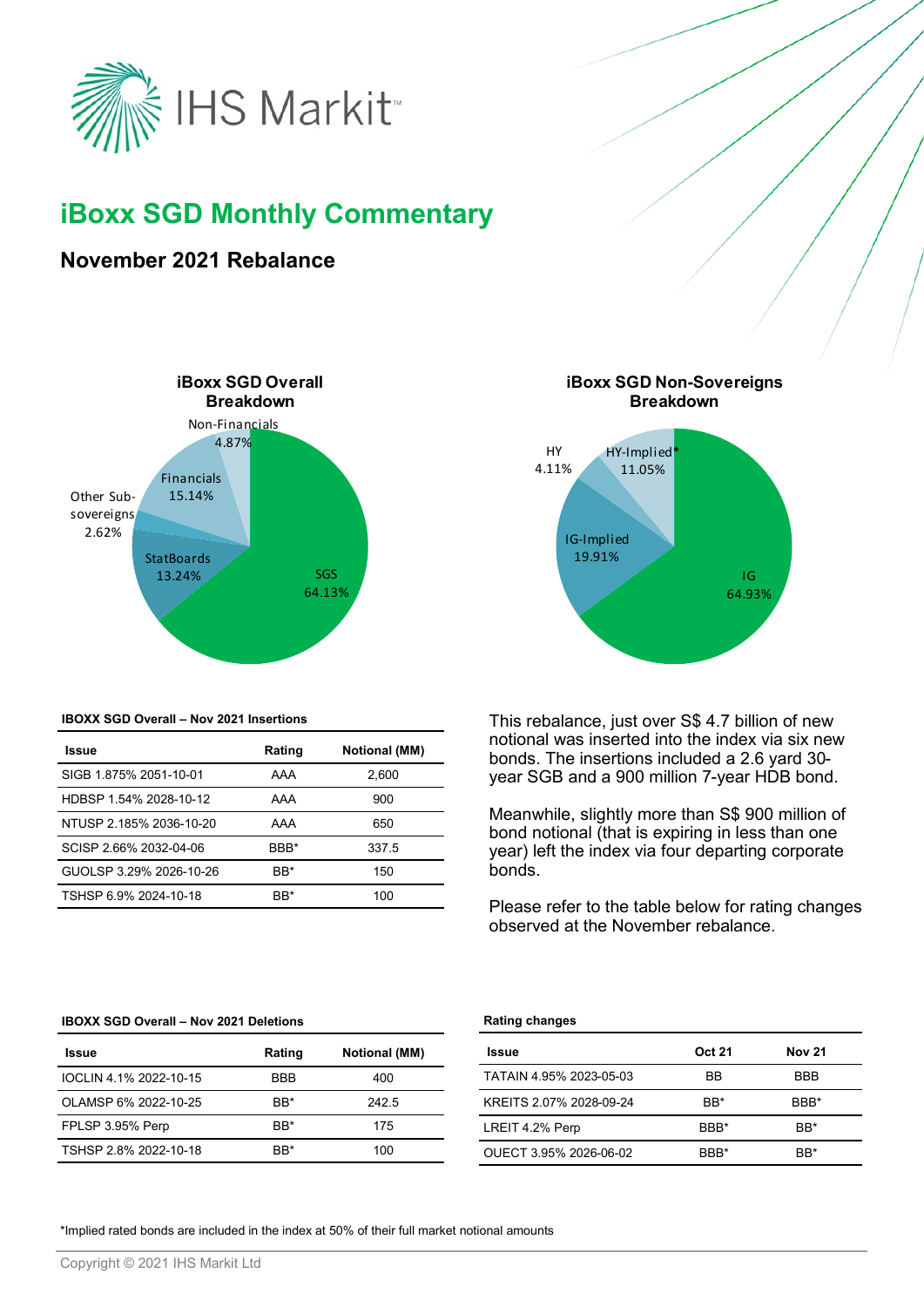

\*iBoxx Singapore Government level is rebased to 100 on 30 Jun 2012 to reconcile with iBoxx SGD Overall and iBoxx SGD Non-Sovereigns levels. Data as of 31 October 2021.

# **October 2021 Performance**

A strong start to the latest corporate earnings season helped equity markets bounce back in October. Gains were seen across many stock markets across the world. Singapore shares performed especially well over October as travel restrictions eased considerably with the introduction of Vaccinated Travel Lanes with several countries.

While equity implied volatility trended down over the month, a fair amount of repricing took place in fixed income markets as a number of short-end curves saw rates jump mid-month. Further out on various yield curves, inflation (and even stagflation) risks were in focus as energy and commodities prices soared. This and imminent Fed tapering caused many bond markets, including SGD bonds, to suffer from significant yield increases.

The iBoxx SGD Overall index saw its yield rise 25 bps over the month as the SGD bond market posted a loss of -1.47%. Though overall yields rose, credit spreads tightened somewhat and this led to the Non-Sovereign sub-index outperforming the Government sub-index. Indeed, longer dated Singapore Government Bonds were among October's worst performers but from the perspective of the overall index, all maturity-by-rating segments were in the red this month.

The overall index closed the month offering a yield of 2.12% with a duration of 7.15 years.

|                                   | Overall  | $1-3Yrs$ | $3-5Yrs$  | 5-7Yrs    | 7-10Yrs   | $10+Yrs$       |
|-----------------------------------|----------|----------|-----------|-----------|-----------|----------------|
| <b>iBoxx SGD Investment Grade</b> | $-1.55%$ | $-0.43%$ | $-1.06\%$ | $-1.80%$  | $-2.09%$  | $-2.47%$       |
| <b>iBoxx SGD AAA</b>              | $-1.76%$ | $-0.47%$ | $-1.30\%$ | $-2.01\%$ | $-2.22\%$ | $-2.69%$       |
| <b>iBoxx SGD AA</b>               | $-0.81%$ | $-0.13%$ | $-0.86%$  | $-1.26%$  | $-1.33\%$ | $-0.71%$       |
| <b>iBoxx SGD A</b>                | $-0.73%$ | $-0.28%$ | $-0.42%$  | $-1.74%$  | $-1.03%$  | $-1.96%$       |
| <b>iBoxx SGD BBB</b>              | $-0.49%$ | $-0.29%$ | $-0.36%$  | $-0.61%$  | $-0.85%$  | $-1.37\%$      |
| <b>iBoxx SGD High Yield</b>       | $-0.13%$ |          |           | $\,$      | $\,$      | $\blacksquare$ |

### **iBoxx SGD Rating & Maturity Index Performance (Month-to-Date)**

As of 31 October 2021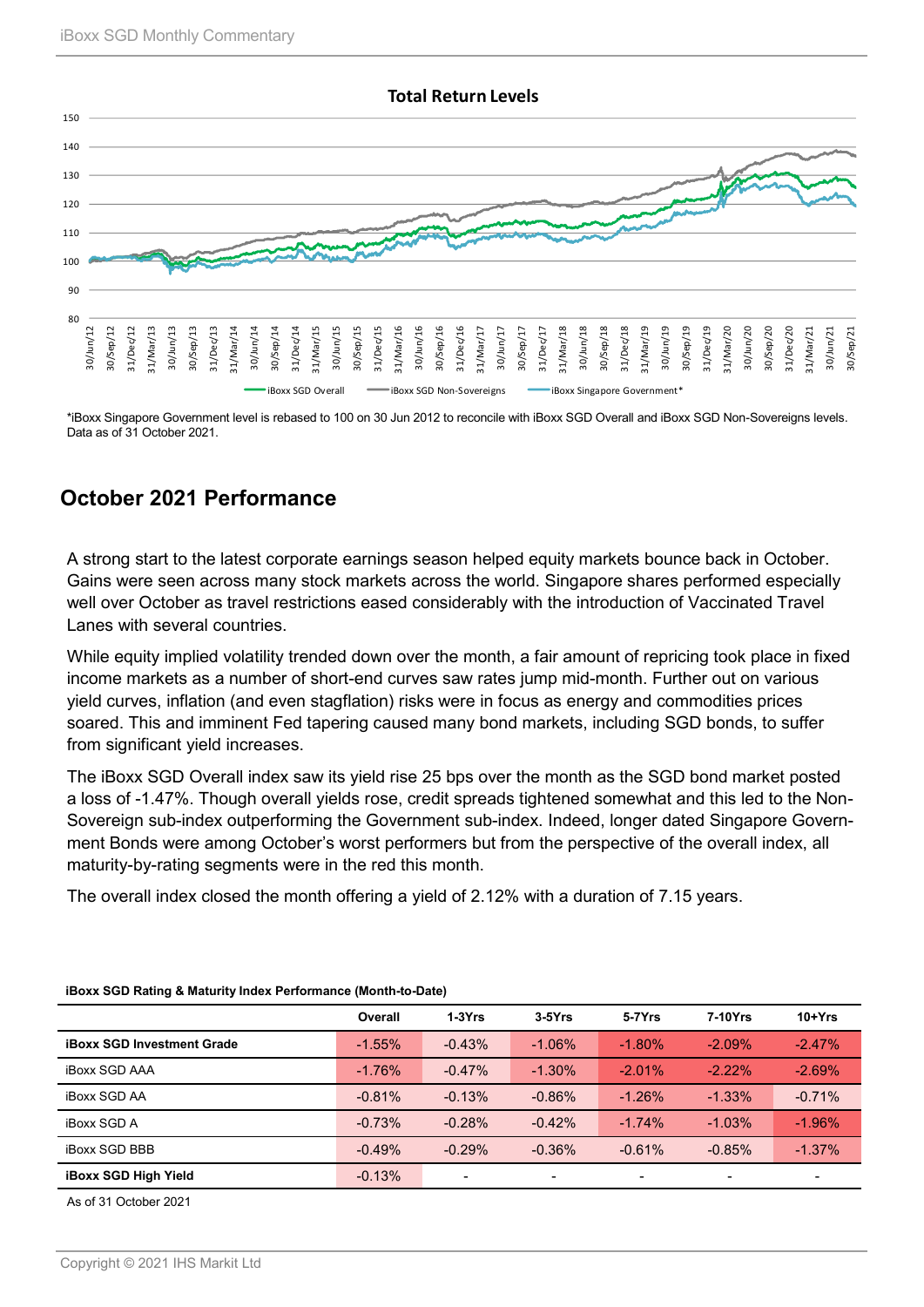| <b>Top Performers Oct 2021</b> | Yield | Return |
|--------------------------------|-------|--------|
| STRTR 3.75% 2025-10-29         | 2.95  | 2.23%  |
| SUNSP 4.25% Perp               | 4.39  | 1.79%  |
| SIASP 3.5% 2030-12-02          | 3.27  | 1.28%  |
| HRINTH 3.8% 2025-11-07         | 6.04  | 0.93%  |
| HKLSP 3.95% 2038-11-28         | 3.74  | 0.89%  |

Top/Bottom Performers data is as of 31 October 2021

| <b>Bottom Performers Oct 2021</b> | Yield | Return   |
|-----------------------------------|-------|----------|
| OHLSP 6.9% 2024-07-08             | 9.87  | $-6.26%$ |
| NEASP 2.5% 2051-09-15             | 2.71  | $-3.43%$ |
| SIGB 2.75% 2046-03-01             | 2.23  | $-3.42%$ |
| SIGB 1.875% 2050-03-01            | 2.16  | $-3.36%$ |
| SIGB 2.375% 2039-07-01            | 2.16  | $-2.95%$ |

# **Key Analytics**

### **iBoxx SGD Overall**

|               | <b>Oct-21</b> | Sep-21 | Dec-20 | <b>Oct-18</b> | $\Delta$ MTD             | $\wedge$ YTD             | $\Delta$ 3Y |
|---------------|---------------|--------|--------|---------------|--------------------------|--------------------------|-------------|
| Index Level   | 125.58        | 127.45 | 130.95 | 113.03        | $-1.47%$                 | $-4.10%$                 | 11.10%      |
| MV(Bn.)       | 209.39        | 219.83 | 211.15 | 172.42        | $-10.44$                 | $-1.76$                  | 36.96       |
| Yield         | 2.12          | 1.88   | 1.27   | 2.85          | 0.25                     | 0.85                     | $-0.72$     |
| Duration      | 7.15          | 6.91   | 7.10   | 5.74          | 0.24                     | 0.05                     | 1.42        |
| Nominal (Bn.) | 199.98        | 206.97 | 188.56 | 170.47        | $-6.98$                  | 11.43                    | 29.52       |
| No. of Bonds  | 249           | 246    | 242    | 238           | $\overline{\phantom{0}}$ | $\overline{\phantom{0}}$ | -           |

#### **iBoxx SGD Government**

|               | <b>Oct-21</b> | Sep-21 | <b>Dec-20</b> | <b>Oct-18</b> | $\wedge$ MTD | $\wedge$ YTD | $\Delta$ 3Y |
|---------------|---------------|--------|---------------|---------------|--------------|--------------|-------------|
| Index Level   | 154.43        | 157.47 | 164.11        | 140.35        | $-1.93%$     | $-5.90%$     | 10.03%      |
| $MV$ (Bn.)    | 133.15        | 143.71 | 136.47        | 104.95        | $-10.56$     | $-3.32$      | 28.19       |
| Yield         | 1.91          | 1.63   | 0.96          | 2.61          | 0.28         | 0.95         | $-0.70$     |
| Duration      | 7.76          | 7.39   | 7.97          | 6.45          | 0.37         | $-0.20$      | 1.31        |
| Nominal (Bn.) | 126.40        | 134.20 | 119.20        | 103.50        | $-7.80$      | 7.20         | 22.90       |
| No. of Bonds  | 18            | 19     | 19            | 20            |              | ۰            |             |

## **iBoxx SGD Non-Sovereigns**

|               | <b>Oct-21</b> | Sep-21 | <b>Dec-20</b> | <b>Oct-18</b> | $\Delta$ MTD             | $\Delta$ YTD             | $\Delta$ 3Y |
|---------------|---------------|--------|---------------|---------------|--------------------------|--------------------------|-------------|
| Index Level   | 136.66        | 137.54 | 137.74        | 120.35        | $-0.64%$                 | $-0.78%$                 | 13.55%      |
| $MV$ (Bn.)    | 76.24         | 76.11  | 74.68         | 67.47         | 0.13                     | 56.،                     | 8.77        |
| Yield         | 2.59          | 2.44   | 2.08          | 3.35          | 0.15                     | 0.52                     | $-0.76$     |
| Duration      | 6.09          | 6.01   | 5.52          | 4.63          | 0.08                     | 0.57                     | 1.46        |
| Nominal (Bn.) | 73.58         | 72.77  | 69.36         | 66.97         | 0.82                     | 4.23                     | 6.62        |
| No. of Bonds  | 227           | 230    | 223           | 214           | $\overline{\phantom{0}}$ | $\overline{\phantom{a}}$ | -           |

Key Analytics data is as of month-end.

MV refers to Market Value in billions. Yield refers to Semi-Annual Yield in percent. Duration refers to Semi-Annual Modified Duration.